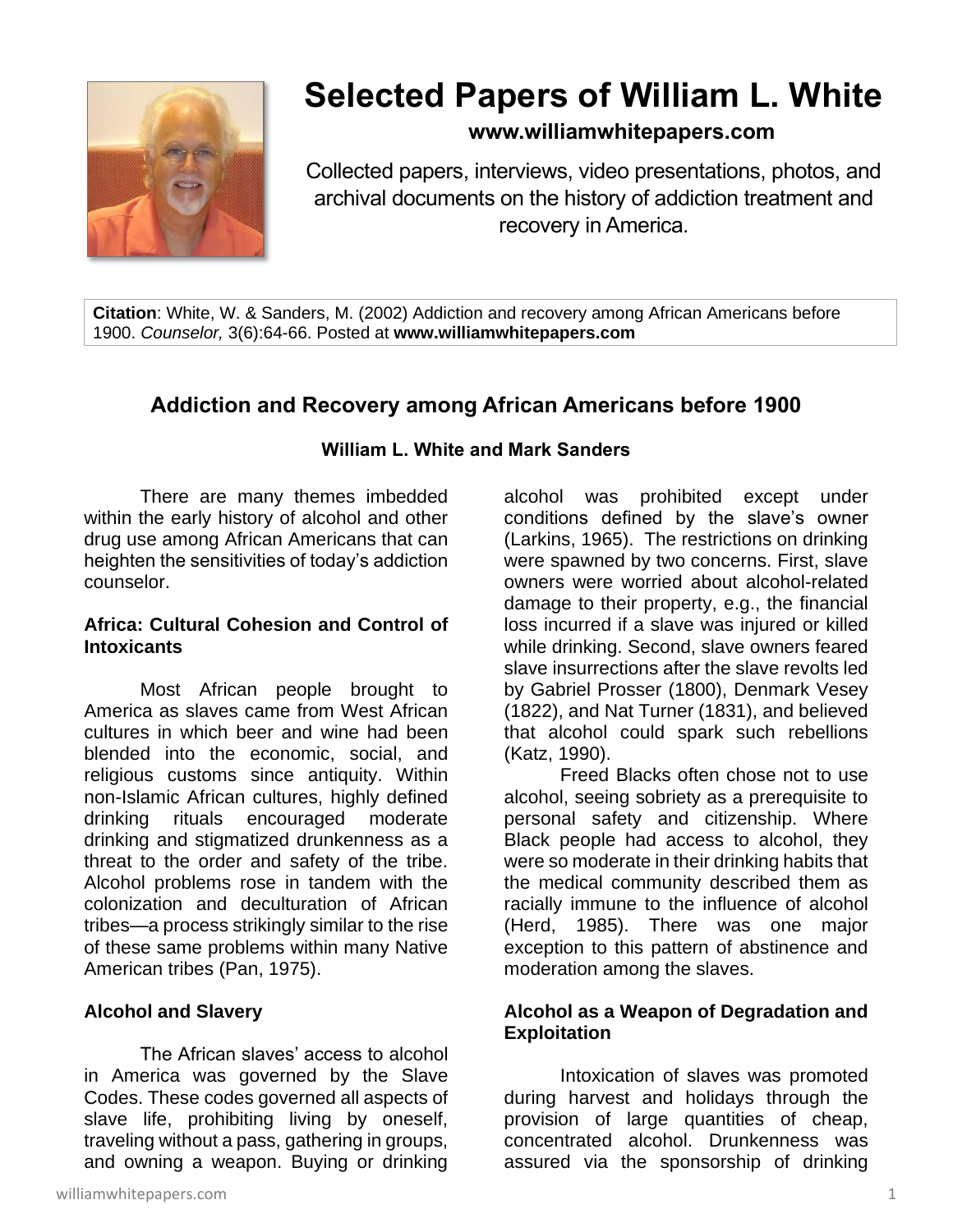contests among the slaves. In his autobiography, Frederick Douglass described the role that such ritual intoxication played in the institution of slavery.

> *These holidays serve as conductors, or safety valves, to carry off the rebellious spirit of enslaved humanity….When a slave was drunk, the slave holder had no fear that he would plan an insurrection; no fear that he would escape to the north. It was the sober, thinking slave who was dangerous, and needed the vigilance of his master to keep him a slave.* (Douglass, 1855, p. 256)

In spite of the efforts of Douglass, drinking and intoxication among Black people increased following emancipation, with White's continuing to control, and profit from, the infusion of alcohol into the Black community (Christmon, 1995).

Alcohol also played a role in the violent victimization of Black people. In spite of White fears of alcohol-inspired violence, the reality was quite the opposite. The earliest and most significant alcohol problem for Black people in America—in the North and the South, both slave and free—was the risk of what could happen to them when White people became intoxicated (Blassingame, 1972).

# **Early African American Recovery**

While alcoholism as it is clinically defined today was rare among African Americans before and after the Civil War, there are isolated accounts of African Americans being treated for alcoholism. One of the earliest reported "cures" of an African American is in Dr. Benjamin Rush's 1874 treatise on alcoholism. Accounts of recovery activism among African Americans increased through the nineteenth century. According to the research of Crowley (1997), Frederick Douglass may be the most prominent of early African Americans in recovery. Douglass openly talked about a period of intemperance in his life, signed a pledge of abstinence in 1845, maintaining sobriety the rest of his life, and worked to promote Black temperance groups.

Douglass saw sobriety as a prerequisite to liberation and full citizenship. Through his encouragement and example, nineteenth century African Americans generated their own temperance and mutual aid societies, e.g., the Black Templars. These societies and their pledges framed sobriety within the historical and cultural context of the post-Civil War years:

> *Being mercifully redeemed from human slavery, we do pledge ourselves never to be brought into slavery of the bottle, therefore we will not drink the drunkard's drink: whiskey, gin, beer, nor rum, nor anything that makes drunk come.*  (Temperance Tract for Freedman) (Cheagle, 1969, p. 29)

## **Back to the Future: Race and Cocaine**

American slaves had only limited contact with drugs other than alcohol, and this limited exposure continued after emancipation. This lack of significant exposure is contradicted by late nineteenth century media reports of the "Negro cocaine fiend." These reports charged that cocaine incited Black men to sexually assault White women and that spreading cocaine use among Blacks could spark an uprising against White society. Typical of such reports is a 1914 article by Dr. Edward Huntington Williams in *The Medical Record* describing how the sexual desires of the Negro Cocaine user were "increased and perverted" to such an extent that he was a "constant menace to his community until he is eliminated "(p. 247). The image of the "cocaine fiend" constructed in the medical and popular press was that of a Black man whose "immunity to shock, together with the fearlessness, hallucinations, and homicidal tendencies" made him an "object of special dread" to the White race (Williams, 1914, p. 248).

What is remarkable about these accounts is the complete lack of data to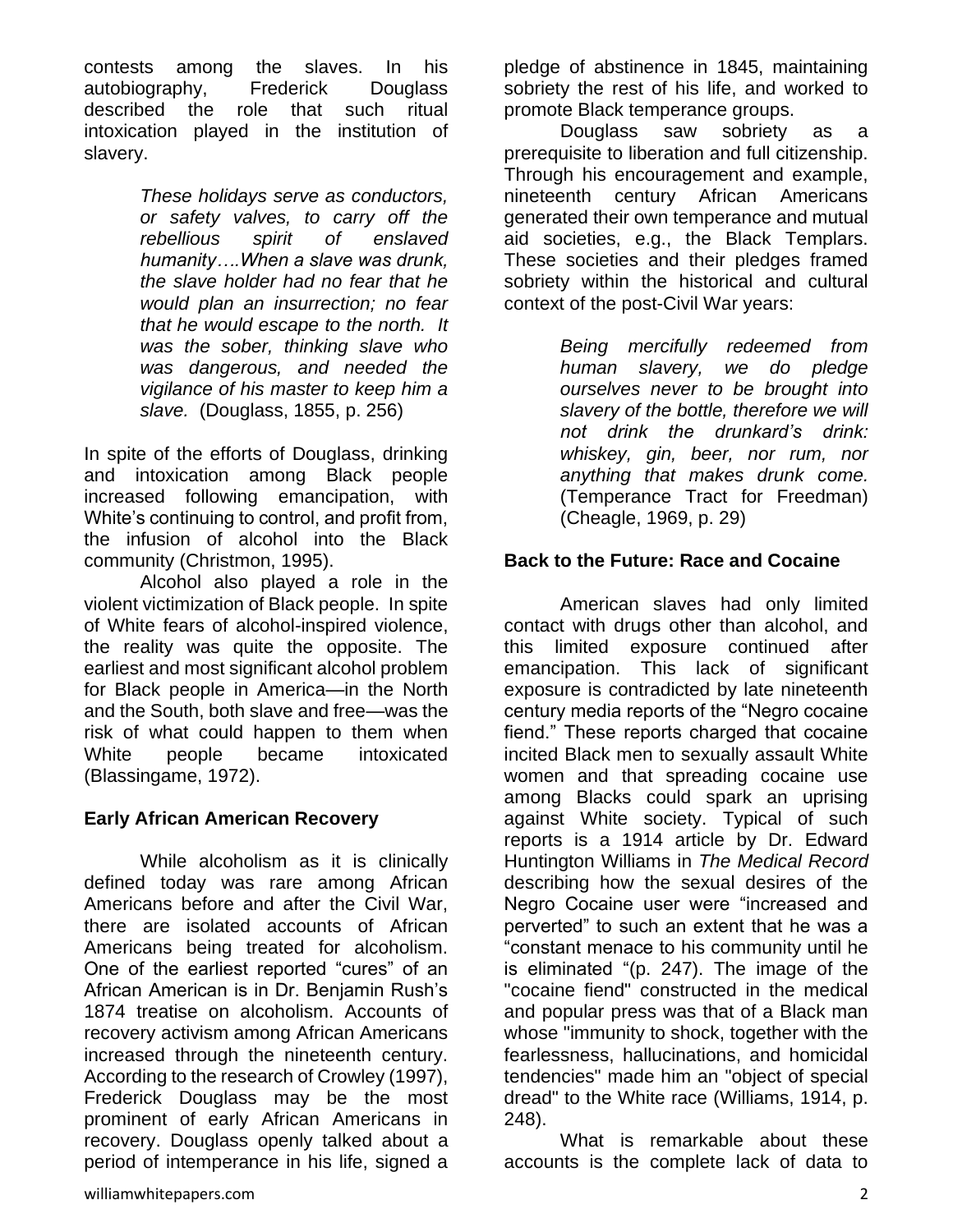support the claim of widespread cocaine use among African Americans during this period of history. Historians who have investigated this question report no evidence of widespread cocaine use among Black people or that any such use was linked to violence or sexual assault (Courtwright, 1983; Spillane, 1994). At a time when cocaine use was an overwhelmingly White problem, the public image of the cocaine user was overwhelmingly Black—a phenomenon repeated a century later.

## **Some Brief Reflections**

What can be learned from these brief historical vignettes? Several lessons seem clear. The first, drawn from pre-colonial Africa, is that strong communities and indigenous institutions constitute one of the most powerful forces for the prevention of alcohol- and other drug-related problems. Conversely, the weakening of cultural institutions dramatically heightens community and personal vulnerability for such problems. This suggests that, for a besieged people, personal recovery is inseparable from the health of the larger community.

The second lesson is the sustained influence of racism upon the public portrayal (misrepresentation) of alcohol and other drug use in the African American community. Such misrepresentation undergirded the birth of slave codes, drove the spread of antialcohol and anti-cocaine laws in the South in the late nineteenth century, and fueled the anti-cocaine laws and racial patterns of enforcement in the late twentieth century that injected the criminal justice and child protection systems as colonizing and occupying institutions within poor African American communities. While African Americans currently represent 15% of illicit drug consumers (NIDA Household Survey), African Americans constitute 60% of those incarcerated in state prisons on felony drug charges (U.S. Dept. of Justice, Bureau of Justice Statistics). While illicit drug use during pregnancy is equal for White and African American women, the latter are ten

times more likely to be reported for prenatal drug use (Chasnoff, et al, 1990).

Third, alcohol and other drugs have long been used as tools of exploitation and pacification of the African American community. This trend can be seen from the ritualized intoxication of the slave, to the early control of alcohol and drug markets by people outside the African American community, to the modern targeting of African Americans by the alcohol, tobacco and illicit drug industries.

Fourth, there is an enduring African American tradition of using indigenous religious and cultural institutions as frameworks for the personal resolution of alcohol and other drug problems. From the Black Templars to the Black Nation of Islam, from the integration of A.A. and N.A. in the mid-twentieth century to the rise of Afrocentric models of prevention and treatment in the late twentieth century, African Americans have found resources within their communities to resolve alcohol and other drug problems (Williams, 1992; Sanders, in press).

The history we are reviewing is important to the addictions counselor because it is a living history. When a White counselor and an African -American client sit in a room together, the ghosts of slave and slave master shimmer in the air until that history is buried in each developmental stage of the helping relationship. When an African-American coerced to treatment first encounters an African-American counselor, the ghosts of the house slave and field slave are there with them until an authentic, present-oriented relationship is developed. The emotional memory of this history lives even where the detailed knowledge of the history is unknown to both client and counselor. Buried within this history are demons of rage, fear, and guilt that must be exorcized if we are to avoid replicating the worst of this history in our service relationships (Bell, 1992; Green, 1995).

The history we are reviewing reminds us that what is commonly called psychopathology can also be understood in terms of toxic social processes–an